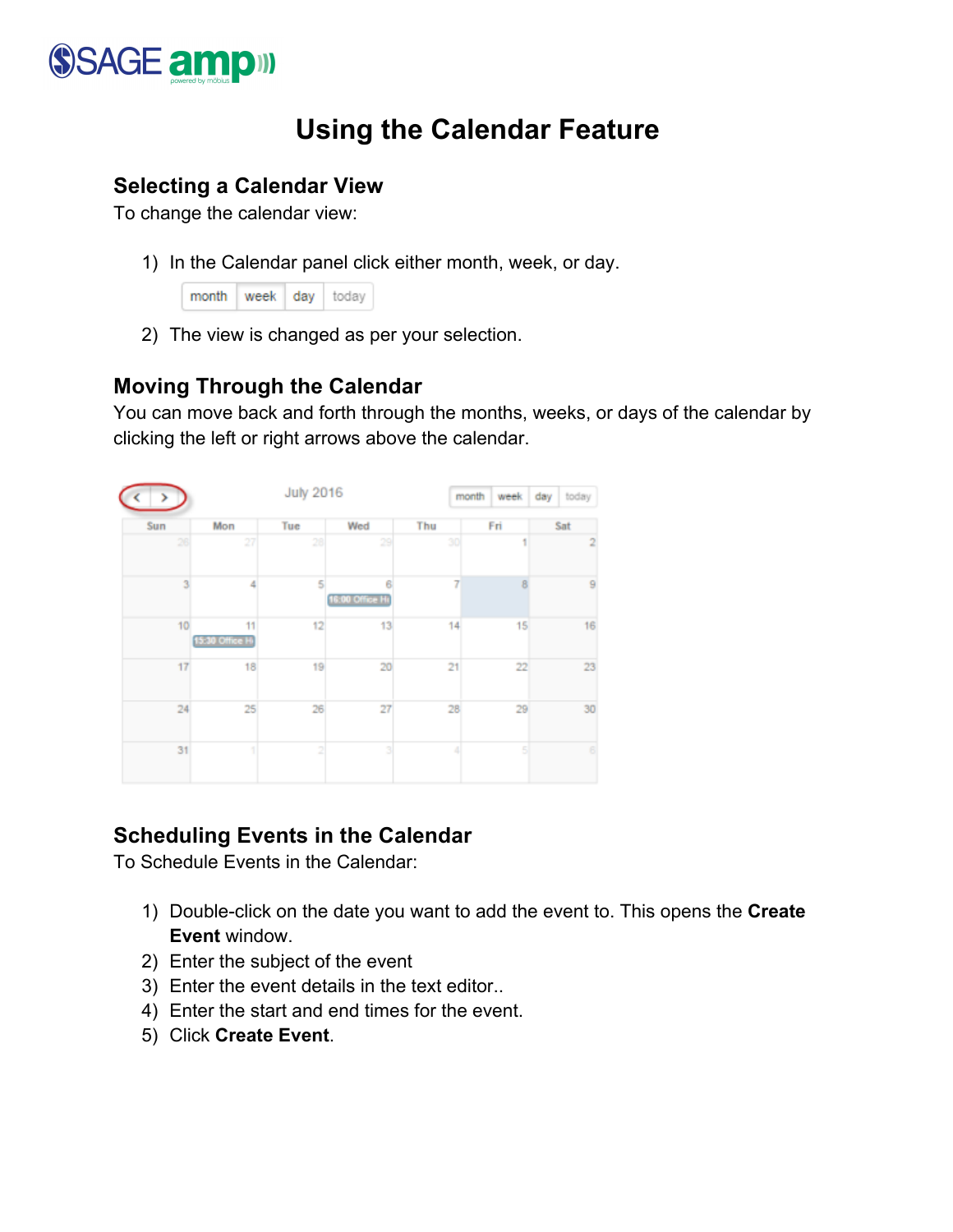

|                   |            | ◉ Private event ( Class event ( School event |       |   |
|-------------------|------------|----------------------------------------------|-------|---|
| Class             |            |                                              |       | ۳ |
| Subject           |            |                                              |       |   |
| Detail            | $x^z$      |                                              |       |   |
|                   |            |                                              |       |   |
|                   |            |                                              |       |   |
| <b>Start time</b> | 2016-07-08 |                                              | 00:00 | ۳ |
| End time          | 2016-07-08 |                                              | 00:30 | ۳ |
|                   |            |                                              |       |   |

# **Sharing an Event**

You can use the privacy settings in the Create Event window to control who can see your scheduled event.

 $\bar{z}$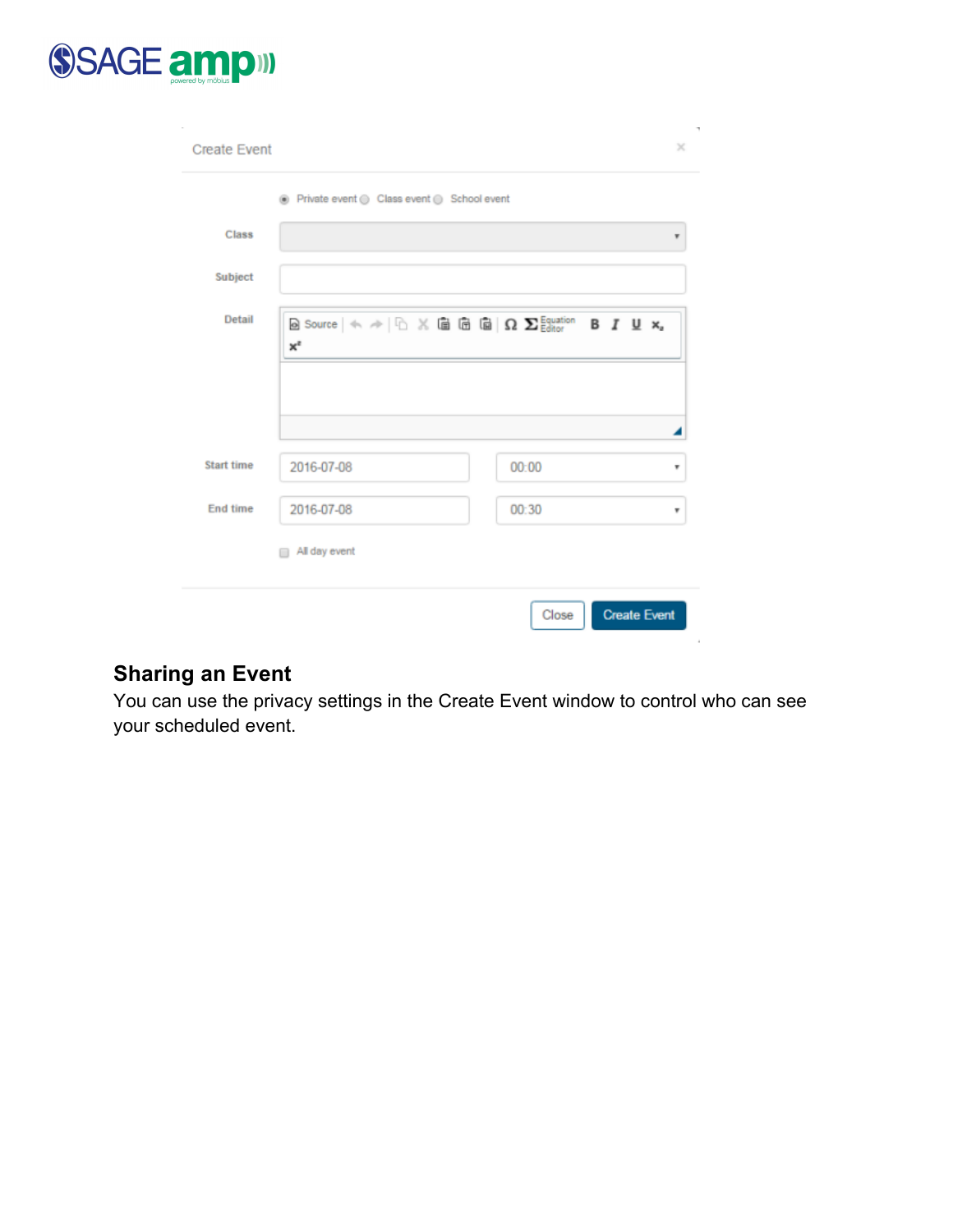

| <b>Update Event</b> |                                              |  |
|---------------------|----------------------------------------------|--|
|                     | ⊙ Private event ⊙ Class event ⊙ School event |  |

If you do not want to make a scheduled event viewable by anyone else, select **Private event**. To make a scheduled event viewable by an entire class, select **Class event**, then select the class from the **Class** list.

To create an event that is viewable by all users in your institution, select **School event**.

## **Editing Events in the Calendar**

To edit events in the calendar:

- 1) Right-click on the event in the calendar.
- 2) From the context menu, select **Edit**.

| <b>Update Event</b>                                                                                                                                                                                                               |                                                                                                                                                                                                                                              | $\times$                     |
|-----------------------------------------------------------------------------------------------------------------------------------------------------------------------------------------------------------------------------------|----------------------------------------------------------------------------------------------------------------------------------------------------------------------------------------------------------------------------------------------|------------------------------|
|                                                                                                                                                                                                                                   | ◉ Private event ⊜ Class event ⊜ School event                                                                                                                                                                                                 |                              |
| <b>Class</b>                                                                                                                                                                                                                      |                                                                                                                                                                                                                                              |                              |
| Subject                                                                                                                                                                                                                           | Office Hours                                                                                                                                                                                                                                 |                              |
| Detail                                                                                                                                                                                                                            | $\blacksquare$ Source $ \Leftrightarrow$ $\not\Rightarrow$ $ \Cuparrow\rangle$ $\times$ $\blacksquare$ $\blacksquare$ $\blacksquare$ $\blacksquare$ $\blacksquare$ $\Omega$ $\blacksquare$ $\blacksquare$<br>$x^z$<br>Office hours for today | B I U x,<br>÷<br>◢           |
| <b>Start time</b>                                                                                                                                                                                                                 | 2016-07-06                                                                                                                                                                                                                                   | 16:00<br>¥                   |
| End time                                                                                                                                                                                                                          | 2016-07-06<br>All day event                                                                                                                                                                                                                  | 16:30<br>v                   |
| $\lambda$ and the state of the state of the state of the state of the state of the state of the state of the state of the state of the state of the state of the state of the state of the state of the state of the state of the |                                                                                                                                                                                                                                              | <b>Update Event</b><br>Close |

4. Click Update Event.